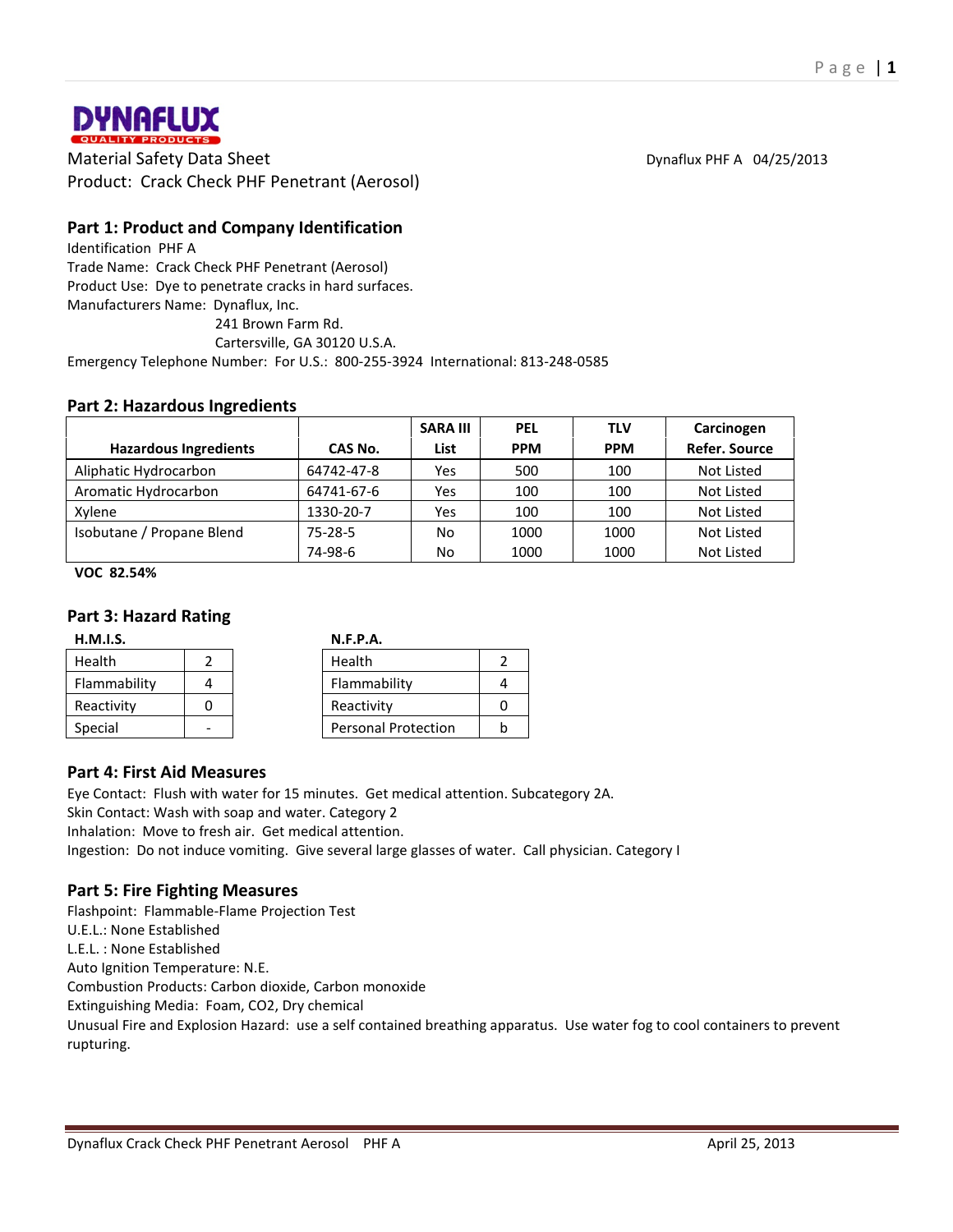# **Part 6: Accidental Release Measures**

Small Spill: Soak up with absorbent material, i.e. kitty litter, clay or dirt. Sweep up and place in a labeled closed container. Large Spill: Keep unauthorized people from the area. Use self contained breathing apparatus. Dike area and pump contents to a labeled, closed container. Absorb residue and sweep up. Place in a closed, labeled container. Remove all ignition sources.

# **Part 7: Handling and Storage**

Leave in the shipping containers. Store in a cool dry place. Do not expose aerosols to temperatures above 120° as the container may rupture.

# **Part 8: Exposure Control / Personal Protection**

If vapors exceed TLV use an approved respirator. Use mechanical ventilation in confined areas. Wear safety glasses and protective gloves. Remove all ignition sources.

# **Part 9: Physical and Chemical Properties**

Boiling Point: NA Vapor Pressure (psig@70°F)-60psig Vapor Density: N.E. Solubility in Water: Insoluble Appearance and Odor: Red liquid with solvent odor. Specific Gravity: .945 Evaporation Rate (BuAc=1): .08 Water Reactive: No Ph: NA

# **Part 10: Stability and Reactivity**

Stability- Product is stable Hazardous Polymerization- will not occur. Conditions to Avoid- Ignition sources, open flames, strong oxidizers Hazardous Decomposition Products-Carbon dioxide, Carbon monoxide

### **Part 11: Toxicological Information**

Carcinogenicity Classification – NTP Not Listed IARC Not Listed Reproductive Toxicity: Animal Studies- None Ingestion Toxicity- LD50 3160mg/kg Category 5 Mildly irritating to the skin with prolonged exposure. Category 3

### **Part 12: Ecological Information**

Biodegradability – Not Biodegradable Keep out of sewers and water ways. Category III Not expected to be harmful to aquatic organism.

# **Part 13: Disposal Consideration**

Do not dump into any sewers, on the ground or into any body of water. Send to a permitted recycler.

### **Part 14: Transportation Information**

D.O.T. Shipping Name – Pressurized Container Hazard Class- O.R.M.D. IMDG- Same as D.O.T. Marine Pollutant – No Reportable Quantity – 1000 lbs.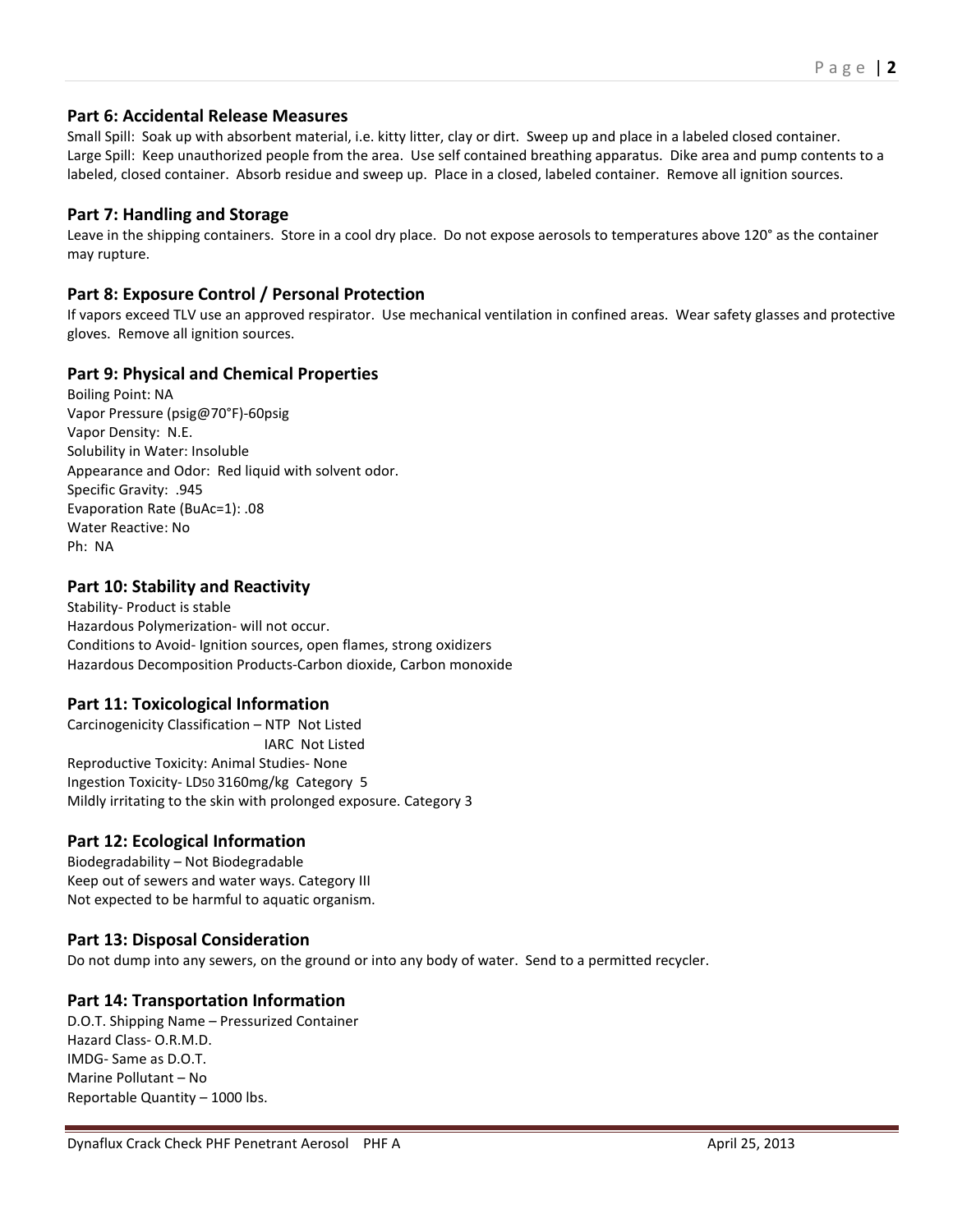# **Part 15: Regulatory Information**

Section 311 and 312 Immediate health Hazard – Yes Fire Hazard – Yes Reactive Hazard – No TSCA – Listed CEPA-(DSL) Listed

# **Part 16: Other Information**

Dynaflux, Inc. 241 Brown Farm Rd. Cartersville, GA 30120 U.S.A. Completed by: Eugene Schaffstall

#### **Disclaimer of Expressed and implied Warranties:**

The information presented in this Material Safety Data Sheet is based on data believed to be accurate as of the date of the Material Safety Data sheet was prepared. No responsibility is assumed for any damage or injury resulting from abnormal use or from any failure to adhere to recommended practices as specified on the label copy.